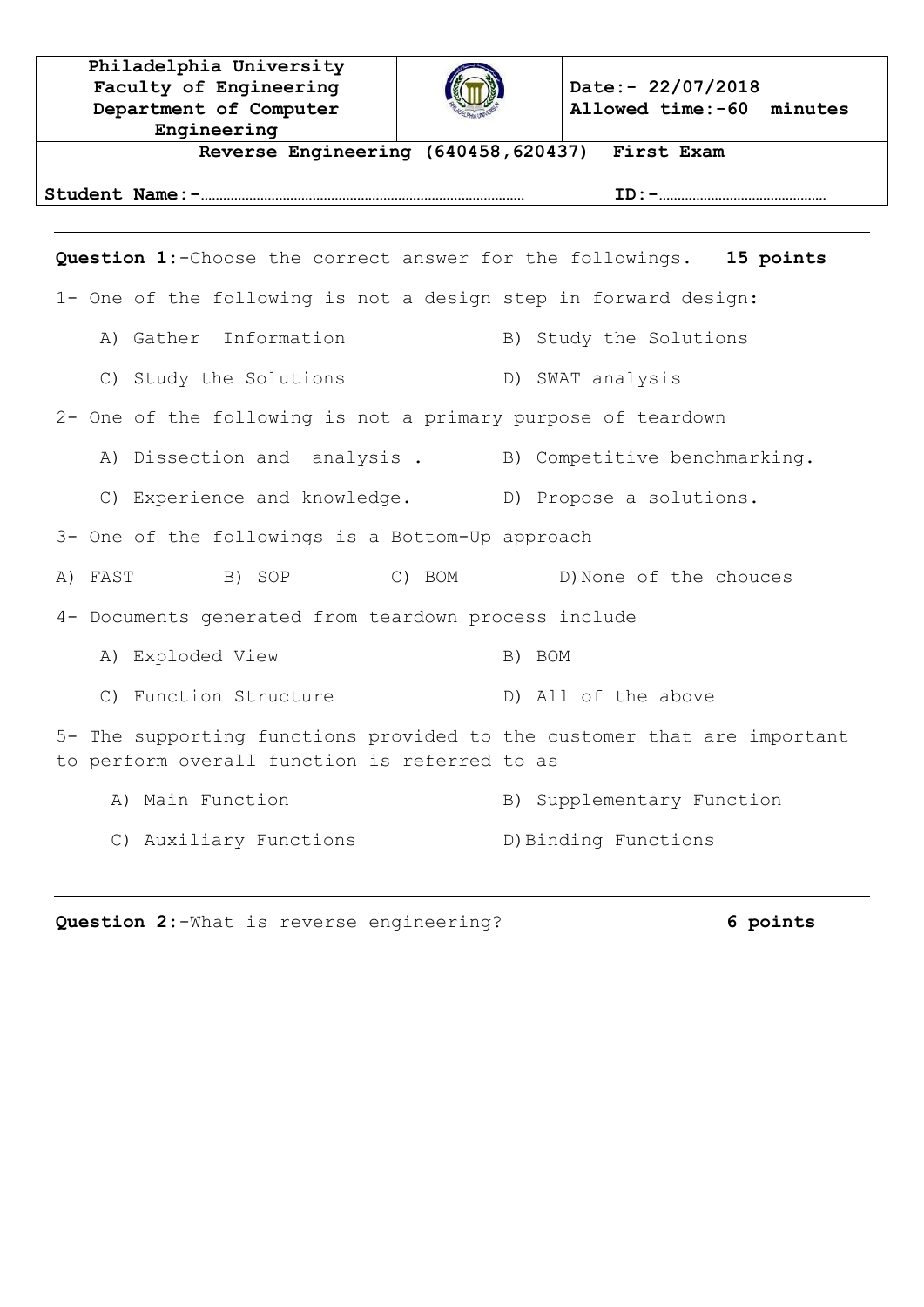**Question 4:**-In product development what is Customer need analysis? **6 points**

**Question 5:-**What are the major steps of reverse engineering? Define each step briefly? **12 points**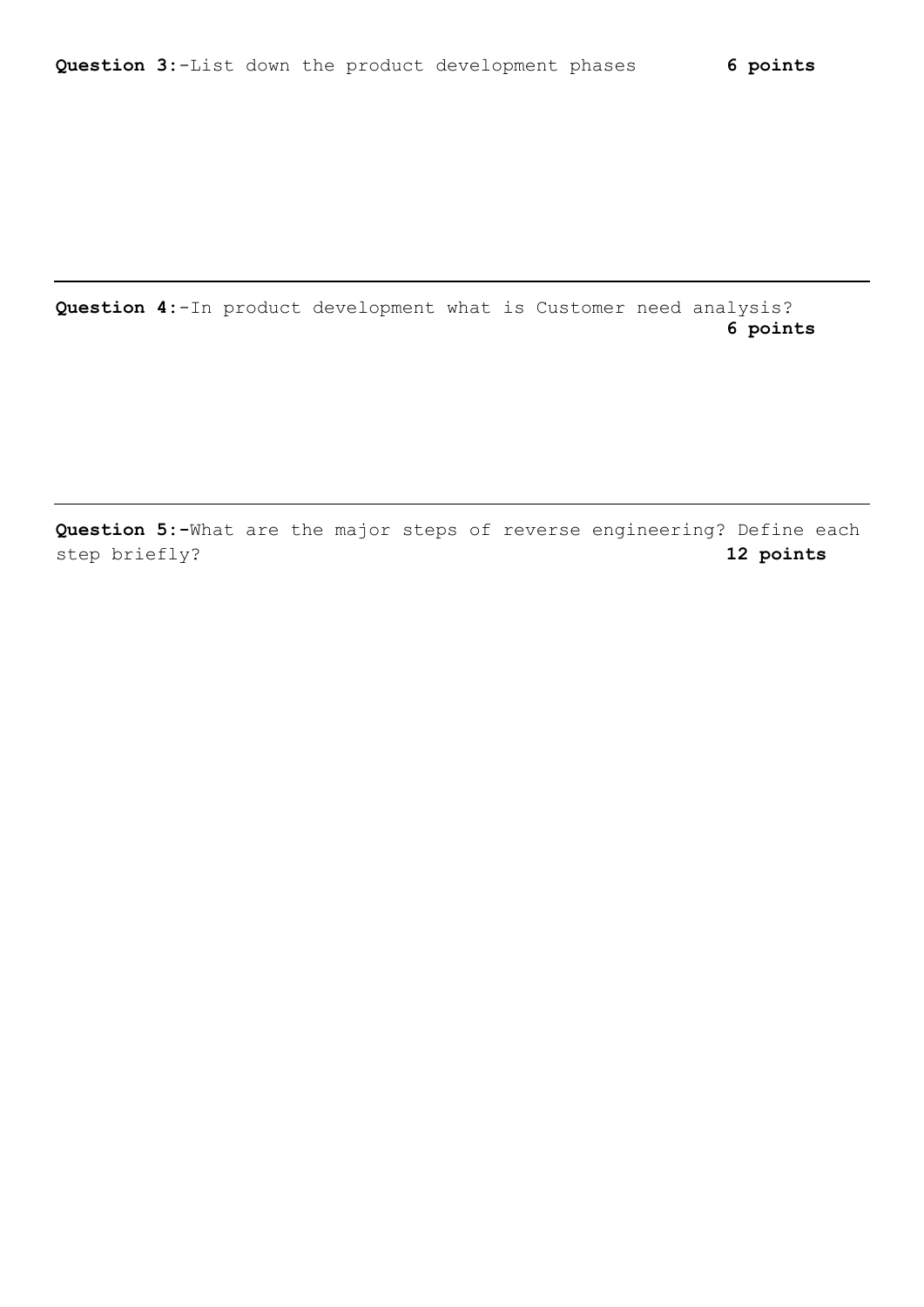**Question 6:-**For the digital satellite receiver bellow:

- 1- Draw the black box model and determine the input and output of the system
- 2- Develop a FAST diagram for receiver. **25 points**

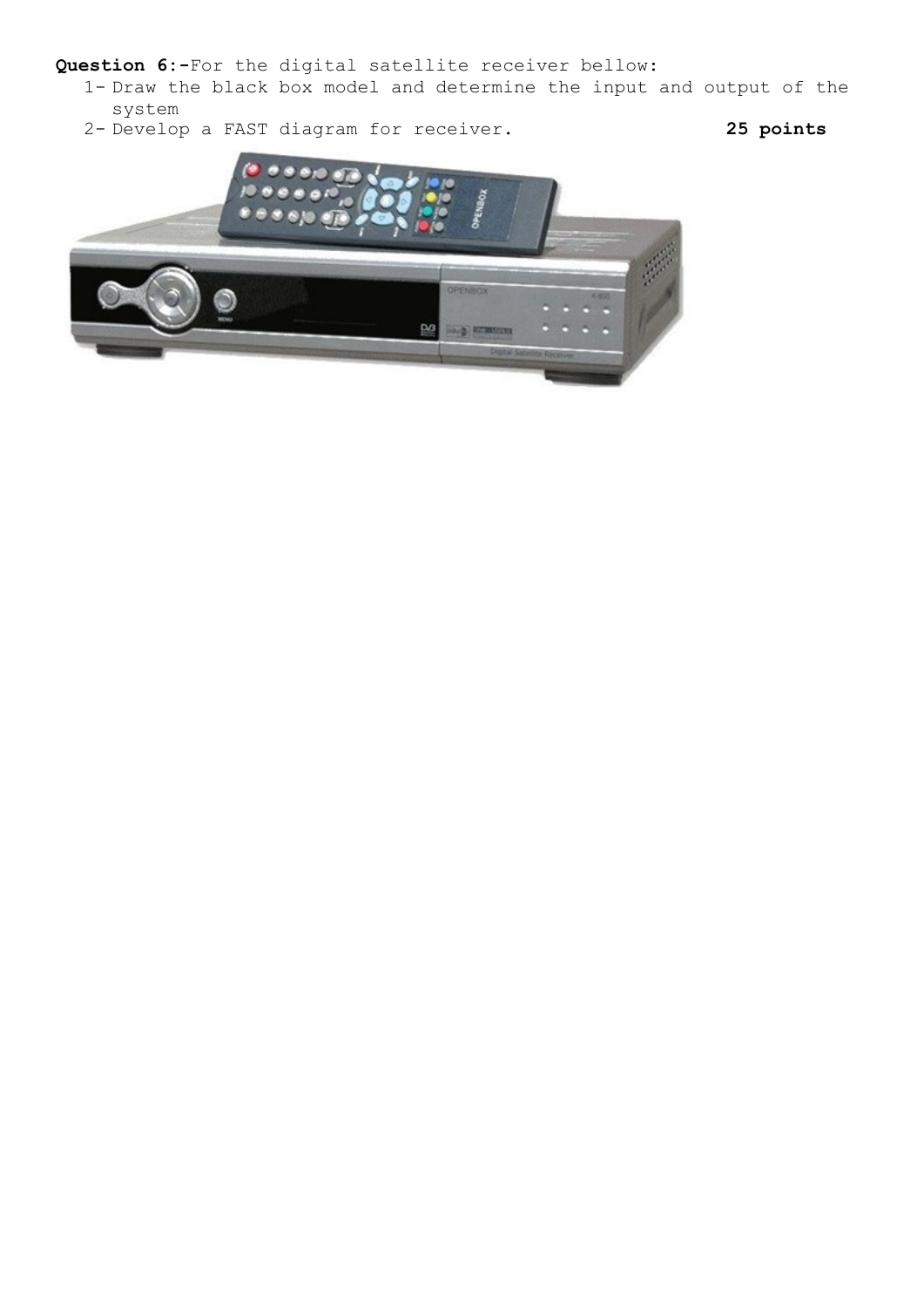**Question 7:**Given the following exploded view of fan build a single level BOM that describe the parts 1 to 10 with integrated SOP description. **20 points**